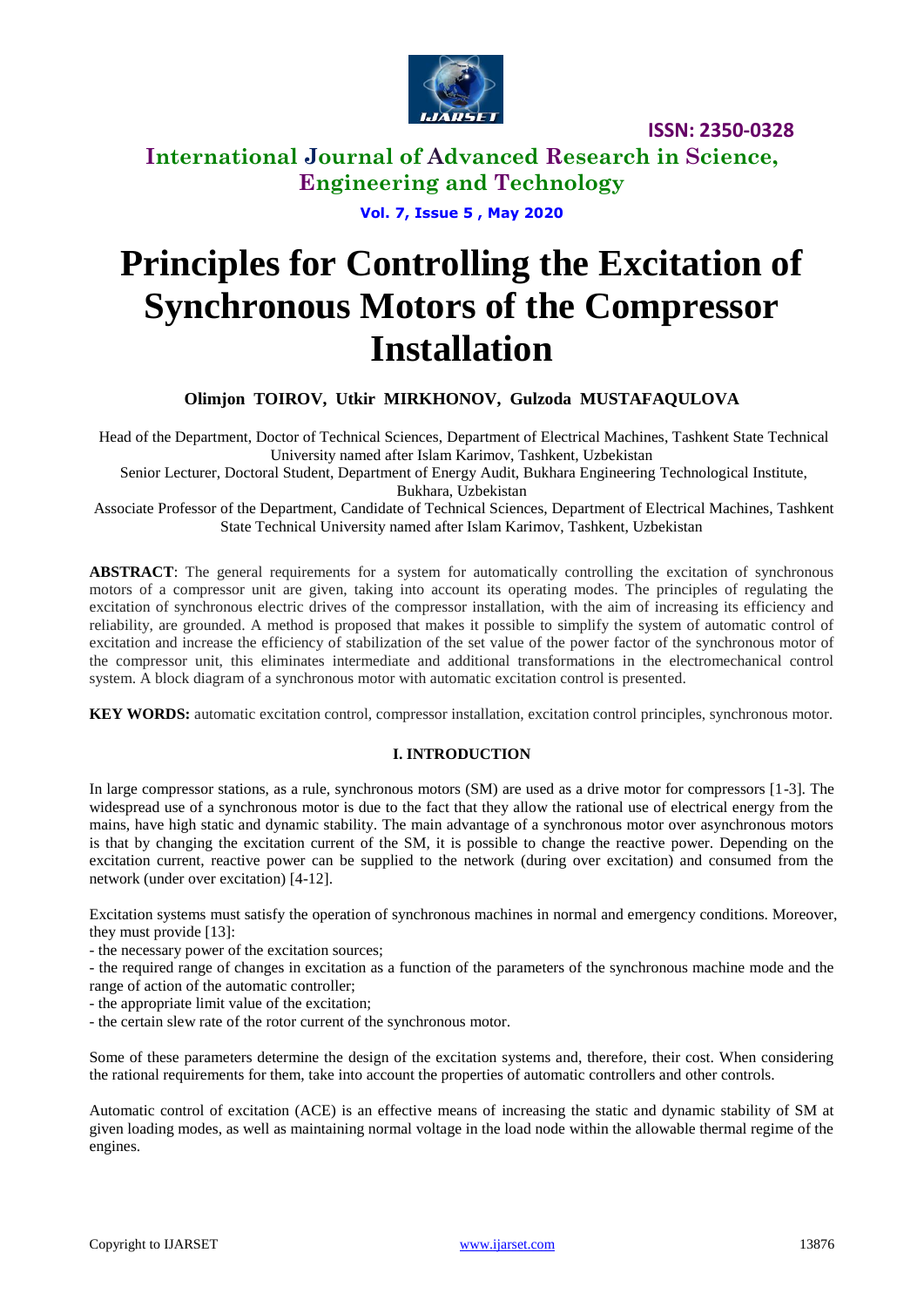

# **International Journal of Advanced Research in Science, Engineering and Technology**

## **Vol. 7, Issue 5 , May 2020**

Synchronous motors have a high power factor equal to unity for low power installations, and operate, as a rule, with a leading cosφ in high power installations. The efficiency of modern synchronous motors reaches a value of 0.96 - 0.98. The detailed description of the technical and economic advantages of diabetes is given in the literature [14].

The rational mode of operation of synchronous electric drives of compressor stations is considered to be those modes of operation that ensure the best operating modes of the supply network in terms of reducing energy losses and the best use of the engines in terms of electromechanical properties and characteristics, cosφ and efficiency.

The required modes of SM and the mains supply can be carried out by ACE systems as a function of voltage, reactive power, stator current, angle of phase shift of the current relative to voltage, angle of shift of the axes of the stator and rotor of the angle  $θ$ , and a combination function of these values.

In some cases, it may be appropriate to control the SM excitation according to a more complex law, for example, twochannel control by voltage and current of the stator, by voltage and angle θ by the active component of the stator current and power factor, and finally, by the principle of strong control, which regulates deviations of the mode parameters and their derivatives.

In general, the following requirements are imposed on ACE-SM systems:

1. Saving stable operation when changing the parameters of the supply network (voltage, frequency, cosφ, reactance, etc.);

2. Stability in ensuring a given mode;

3. The simplicity and reliability of measuring the parameters by which the engine ACE is carried out, as well as the high sensitivity of the measuring elements;

4. High operational reliability of the regulator and the entire system of the ACE engine.

An analysis of various laws regulating the excitation of diabetes is given in the literature [15-19]. Gas pumping units are mechanisms with long operating modes. The load on the drive shaft of the SM is calm. Therefore, when choosing a rational law of regulation of excitation, one must proceed from the following recommendations.

With a uniform load and a stable voltage level, it is advisable to work with SM with a modified excitation current, which ensures the optimal energy consumption and stability of the electric drive system. It is necessary to provide for the formation of excitation in the event of an emergency voltage drop below the set value. With a uniform load and a changing voltage level, it is advisable to regulate the excitation on the constancy of voltage on the tires.

#### **II. METHODOLOGY**

For SM of a wide range of capacities operating with a slowly varying load on the shaft, it is possible to apply the law of regulation of excitation to a minimum of losses or to the constancy of the power factor of the engine or on the tires of the power substation of the compressor station.

The economic efficiency of a synchronous motor depends on the choice of the excitation system, which includes the excitation winding of the synchronous motor and the excitation device electro machine, static and brushless.

Electro machine excitatory devices are a direct current generator mechanically coupled to the shaft of the drive motor. The excitation winding of the exciter is powered either by a self-excitation circuit or by an independent excitation circuit. The main advantages of such exciters are the simplicity of the control circuit and the autonomy of the excitation devices, which is manifested in the fact that the excitation current does not depend on the voltage of the supply network. The disadvantage of electrical machine exciters is low operational reliability and lower efficiency.

Static excitation devices are the most common devices used to excite the synchronous motor and include the controlled rectifier, an electronic control system and a transformer through which the device is connected to the electrical network. Technical and economic indicators and the reliability of static excitatory devices are higher than that of electrical machines. Their significant advantage is speed.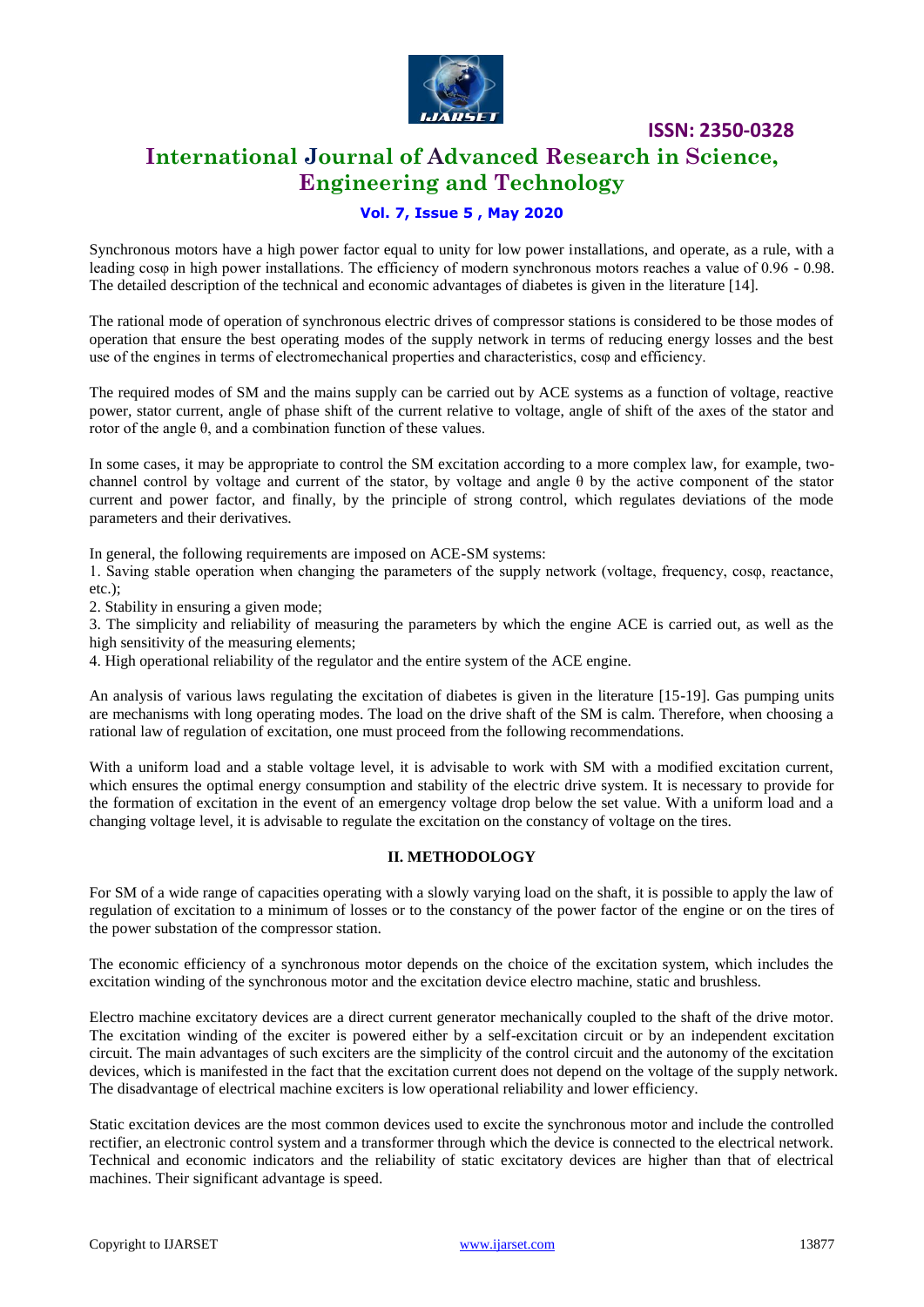

# **International Journal of Advanced Research in Science, Engineering and Technology**

### **Vol. 7, Issue 5 , May 2020**

In static excitatory devices, various rectification schemes are used - a three-phase bridge circuit, a star circuit with neutral removed and a three-phase asymmetric rectification circuit. At low powers, it uses a star circuit with neutral removed, at higher powers, it uses a three-phase bridge circuit. In a three-phase asymmetric rectification circuit, the number of controlled gates is halved compared to the symmetric circuit, which greatly simplifies the control system of the exciter device.

Brushless excitation devices with rotating rectifiers do not have a sliding contact in the excitation circuit, which gives them a number of advantages. The disadvantages of this excitation system include the difficulties of monitoring and measuring the current and voltage in the field winding, as well as the design difficulties that arise when it is necessary to place a discharge resistor on the shaft to close the field winding when starting and damping the field of the field winding. Currently, the compressor stations have not implemented a brushless exciter system.

Currently, with the development of semiconductor technology, semiconductor static thyristor exciters are widely used. These exciters are designed to power the field winding and control the excitation current of the synchronous motor during direct or reactor start-up from the network. The use of thyristor exciters represents the following advantages: -increases the efficiency of the entire installation by reducing operating costs for maintenance and repair;

- -reduces energy consumption
- practical lack of inertia;
- wide regulatory possibilities and low power required for this:
- high efficiency.

When working, the exciter provides:

- starting a synchronous motor with automatic supply of excitation as a function of stator current or slip;

- smooth adjustment of the excitation current from 0.3 to 1.4 nominal with the possibility of adjusting the regulation limits:

- limitation of the excitation voltage to a minimum (within 0-0.5 of the nominal value);

- protection of the rotor from prolonged over current;

- forced voltage of 1.75 of the nominal value at the rated voltage of the network supplying the exciter. Excitation forcing is triggered when the voltage of the stator network drops by 15 - 20% of the nominal value;

- forced damping of the rotor field when the engine is switched off, engine power is interrupted and there is an additional signal to damp the field.

When operating in emergency control mode, the exciter provides a complete adjustment of the excitation current from zero to the boost value with the possibility of adjusting the regulation limits.

Based on the foregoing, it can be noted that it is of practical interest to control the excitation of synchronous electric drives of compressor stations to a minimum of losses or to the constancy of the SM power factor.

In accordance with the recommendations of the international meeting on excitation systems and devices for automatically controlling the excitation of synchronous motors, it is advisable to regulate the excitation currents of synchronous electric drives of compressor stations to a minimum of total energy losses in the SM and the power supply system.

In [18], an analytical way was considered to determine the law of regulation of the excitation current of a synchronous electric drive, which ensures a minimum of total energy losses in synchronous drive motors and the supply network, taking into account changes in the supply voltage and load on the motor shaft.

The practical implementation of the obtained law of regulating the excitation current of SM presents certain difficulties due to the complexity of measuring the load moment entering it. However, one can measure this moment indirectly.

So, this moment is quite accurately determined by the pressure, which depends on the levels of the suitable and outlet channels of the compressor station, which are easily measured. On the other hand, we can assume that the moment on the shaft is proportional to the current of the motor stator, i.e. instead of the relative moment, the relative stator current can be set. In the latter case, a system for regulating the excitation current, which ensures a minimum of total losses,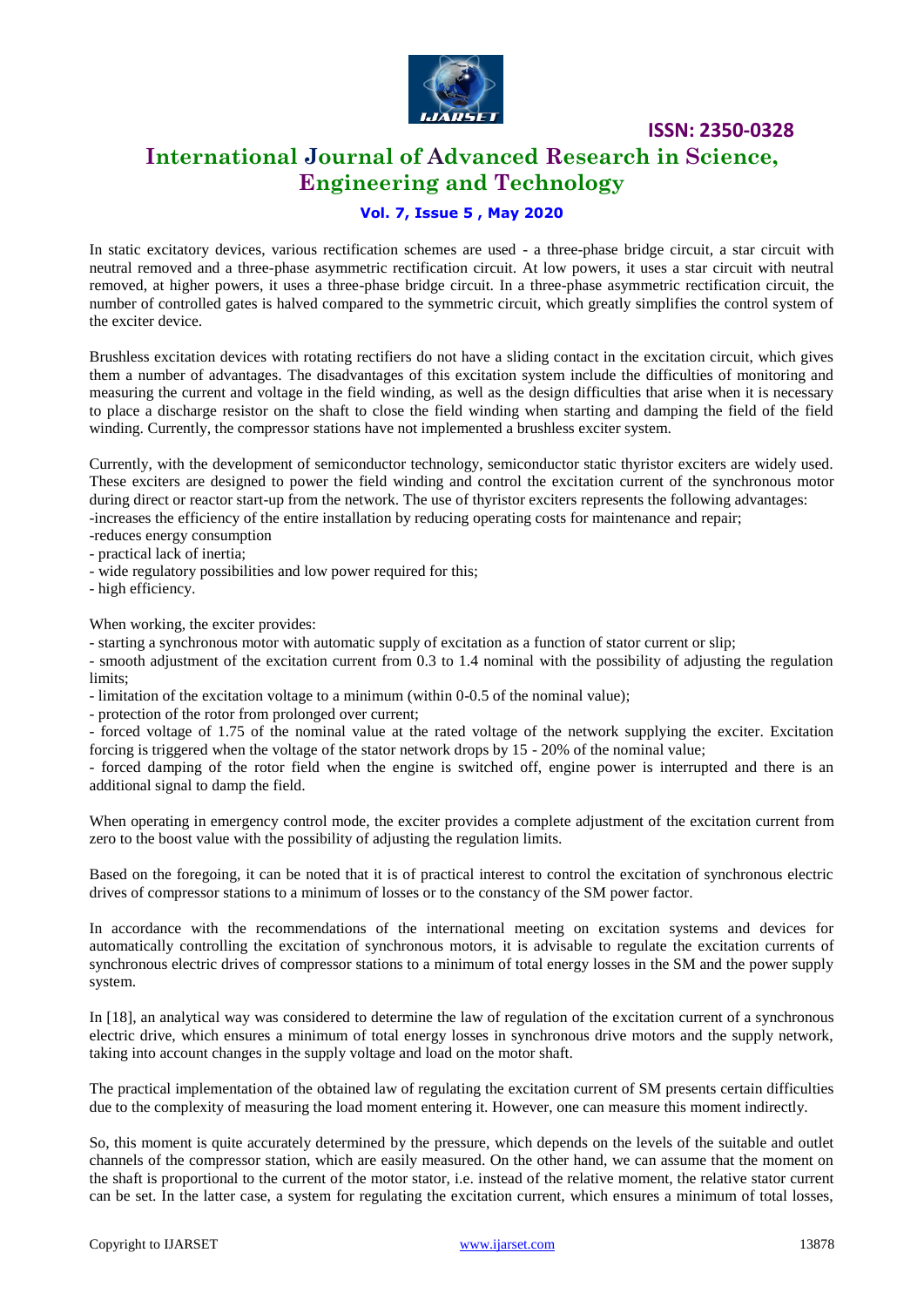

# **International Journal of Advanced Research in Science, Engineering and Technology**

**ISSN: 2350-0328**

### **Vol. 7, Issue 5 , May 2020**

can be built using two feedbacks - according to the voltage of the stator through voltage transformers (VT) and current (CT). The signals, which, through a solving device (SD), which implements the adopted control law, affect the input of a thyristor converter (TC), consisting of a pulse-phase control system (PPCS) and a controlled rectifier (CR), which feeds the excitation windings of the LEDs are shown in Figure 1.



**Fig. 1. Block diagram of ACE SM for minimum energy losses**

#### **III. RESULTS**

Consider an ACE system that ensures the constancy of a given optimal value cosφ of a synchronous compressor electric drive. Known methods and systems for antiretroviral therapy based on various management principles are quite complex in terms of technical implementation and multi-element.

To increase the efficiency of cosφ stabilization and simplify the ACE scheme, an ACE electro machine system is developed, developed in the laboratory of the Automated Electric Drive Institute of Energy and Automation of the Academy of Sciences of the Republic of Uzbekistan, the functional diagram of which is shown in Fig. 2. Here are indicated: VT – voltage transformer; CT – current transformer; PS – power source, ShCP – shaper of control pulses; U<sub>3</sub> – set point voltage in the IGF; CR - controlled rectifier;  $R_p$  – regulatory resistance in the exciter circuit of the exciter; E – exciter; EWE - excitation winding of the exciter;  $I_0$  – rectifier current;  $I_{ec}$  - exciter current;  $i_f$  – excitation current of the SM; EWSM - excitation winding of a synchronous motor.

Note that, in principle, any known rectification scheme can be used as a shock wave.

As can be seen from Fig. 2, the CR is fed from the secondary winding of the VT. The output CT winding is connected to the input of the ShCP, from the output of which we obtain control pulses shifted by the set voltage  $U_3$  by a certain angle relative to the output voltage of the VT transformer in order to set the set value of the cosφ SM. The CR output is connected in parallel with the regulating resistance and counter-sequentially with the exciter armature and the EWE. The exciter output is connected to the excitation winding of the SM.

This goal is achieved by the proposed ACE system by applying power to the excitation winding of the SM, determined by the difference between the exciter power and the additional power received from the controlled rectifier, and the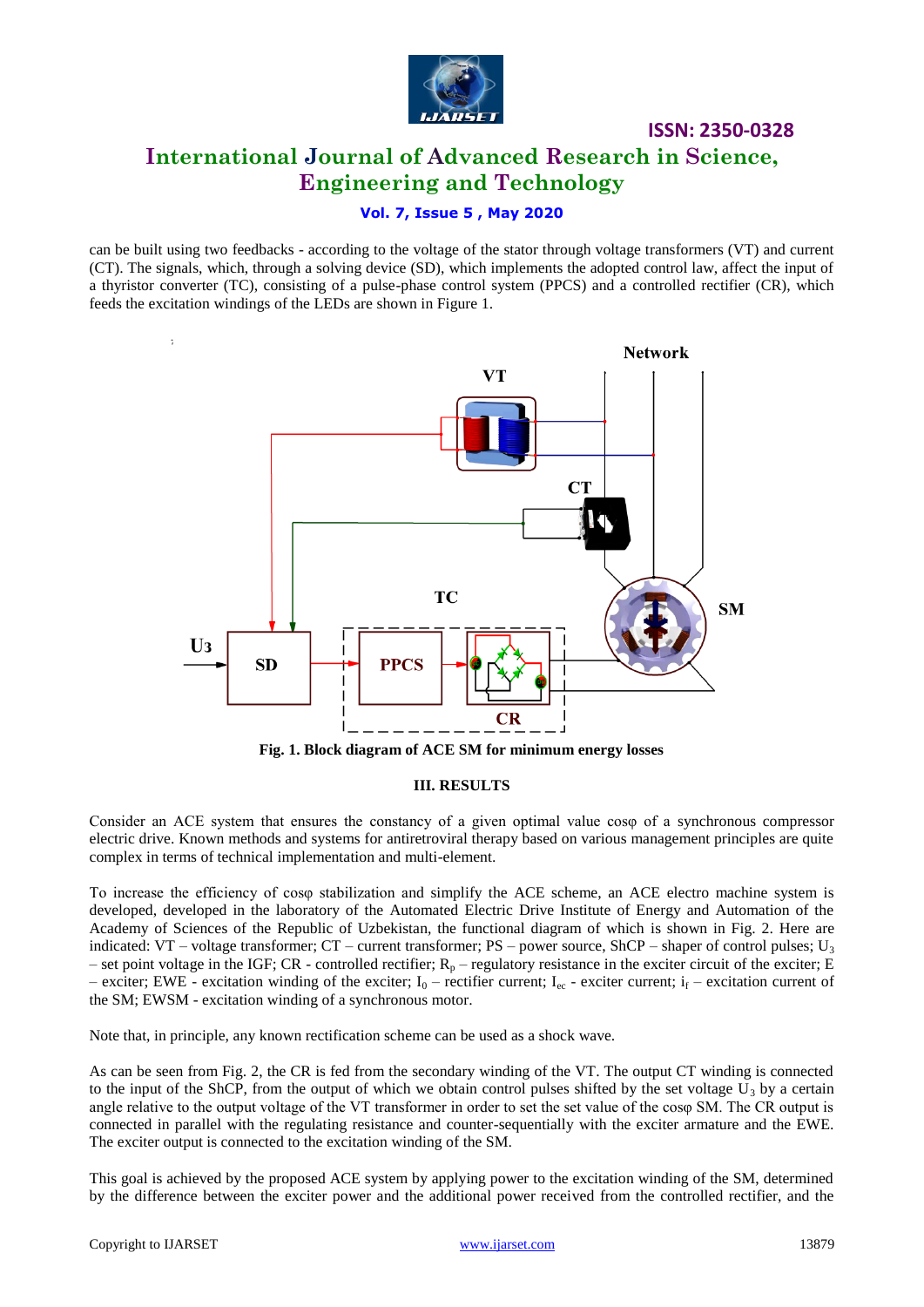

# **ISSN: 2350-0328 International Journal of Advanced Research in Science, Engineering and Technology**

## **Vol. 7, Issue 5 , May 2020**

valves of the latter are controlled by pulses that are synchronized by the current signal of the phase winding of the SM stator without intermediate transformations (filtering, rectification, gain comparisons, etc.).



**Fig. 2 ACE scheme for the constancy of cosφ**

In this ARV system, with an increase in the angle φ, a decrease in the additional regulated power occurs, which will lead to an increase in the excitation power of the SM, since the latter is determined by the difference between the exciter power and the additional power. An increase in the excitation power of SM will lead to a decrease in the angle φ. With decreasing angle φ, the process is opposite.

For the practical implementation of the proposed ACE system, we use control rectifiers with the property of sensitivity phase. With an increase in the angle of regulation (the angle  $\varphi$  is used as the angle of regulation), the output voltage, and therefore the power of the angle at constant load, decreases, and with a decrease in the angle of regulation, the opposite is true.

Consider the principle of operation of this ACE system. Assuming that the phase of the output voltage of the transformer VT in time is fixed, we will shift the control pulses at the input of the ShCP with respect to this voltage using the setpoint voltage  $U_3$ , so that the power factor of the SM beat, for example, to unity.

Suppose the load on the shaft of the SM has increased. This will lead to a decrease in cosφ (cosφ becomes inductive) and, consequently, to an increase in the angle of the stator current with respect to the voltage at the output of the V, i.e. the control pulses will shift by an angle Δφ, the latter will lead to a decrease in the value of the rectified current, i.e. to reduce the output power of a controlled rectifier, which is an additional adjustable power. This will lead to a decrease in the voltage drop at the regulating resistance  $R_p$ , which will lead to the imbalance of the voltage in the circuit: the exciter armature - the control resistance - exciter winding.